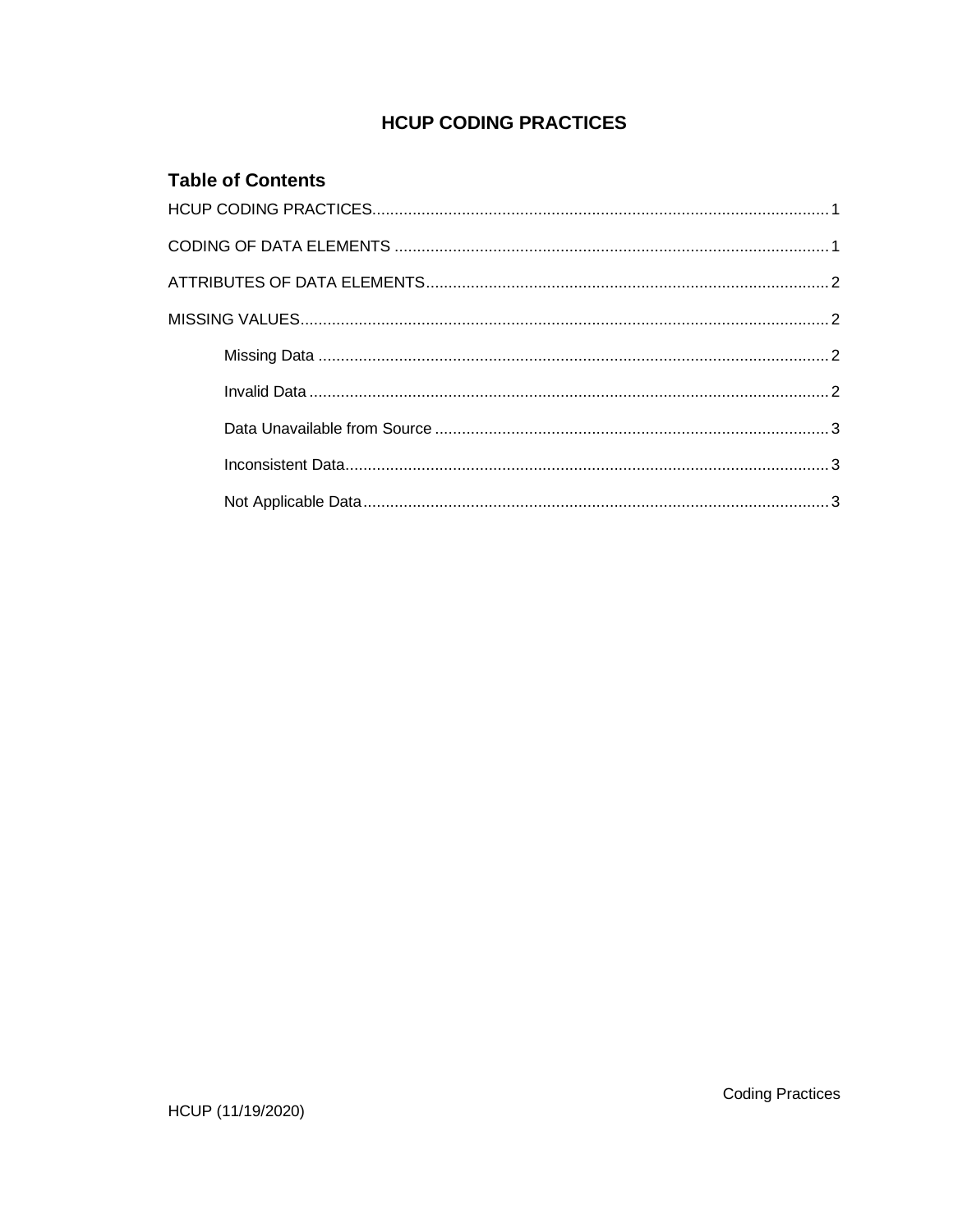### **HCUP CODING PRACTICES**

The following objectives guided the definition of data elements included in the HCUP databases:

- Make the database as usable as possible without extensive editing by analysts.
- Retain the largest amount of information available from the original sources, while still maintaining consistency among sources.
- Structure the information for efficient storage, manipulation, and analysis.
- Set data element attributes (type and length) to accommodate all expected discharge data. The required characteristics were determined from:
	- $\circ$  The actual characteristics of state and hospital association data tabulated in the HCUP Feasibility Study (*AHCPR Hospital Cost Database Feasibility Study*, Contract No. 282-90-0029).
	- o National standards, including the Uniform Hospital Discharge Data Set (UHDDS), Uniform Bill 1982 (UB-82), Uniform Bill 1992 (UB-92), and Uniform Bill 2004 (UB-04).

## **CODING OF DATA ELEMENTS**

| <b>Coding Conventions</b>                        |                                                                                                                     |  |
|--------------------------------------------------|---------------------------------------------------------------------------------------------------------------------|--|
| Values have been:                                | <b>Examples of data elements:</b>                                                                                   |  |
| Retained in the form provided by the data source | Diagnosis and procedure codes, revenue<br>codes, payer coding                                                       |  |
| Encrypted into synthetic values                  | Physician identifiers, patient linkage<br>numbers                                                                   |  |
| Recoded into uniform coding schemes              | Sex, race, expected primary pay source                                                                              |  |
| Calculated (when possible)                       | Age, length of stay, day of principal<br>procedure                                                                  |  |
| Assigned using external algorithms               | Medicare-Severity Diagnosis Related<br>Groups (MS-DRGs), Clinical<br><b>Classifications Software Refined (CCSR)</b> |  |

Data elements are coded as shown in the following table:

Some data elements are only retained in the form provided by the data source. Other data elements are retained in both an edited or uniformly recoded scheme and in its original form provided by the data source. In either case, the data element for the information retained in its original form uses the suffix \_X (i.e., the naming convention of [data element name]\_X). For example, expected primary pay source is uniformly coded as data element PAY1 and retained in its original form as PAY1\_X.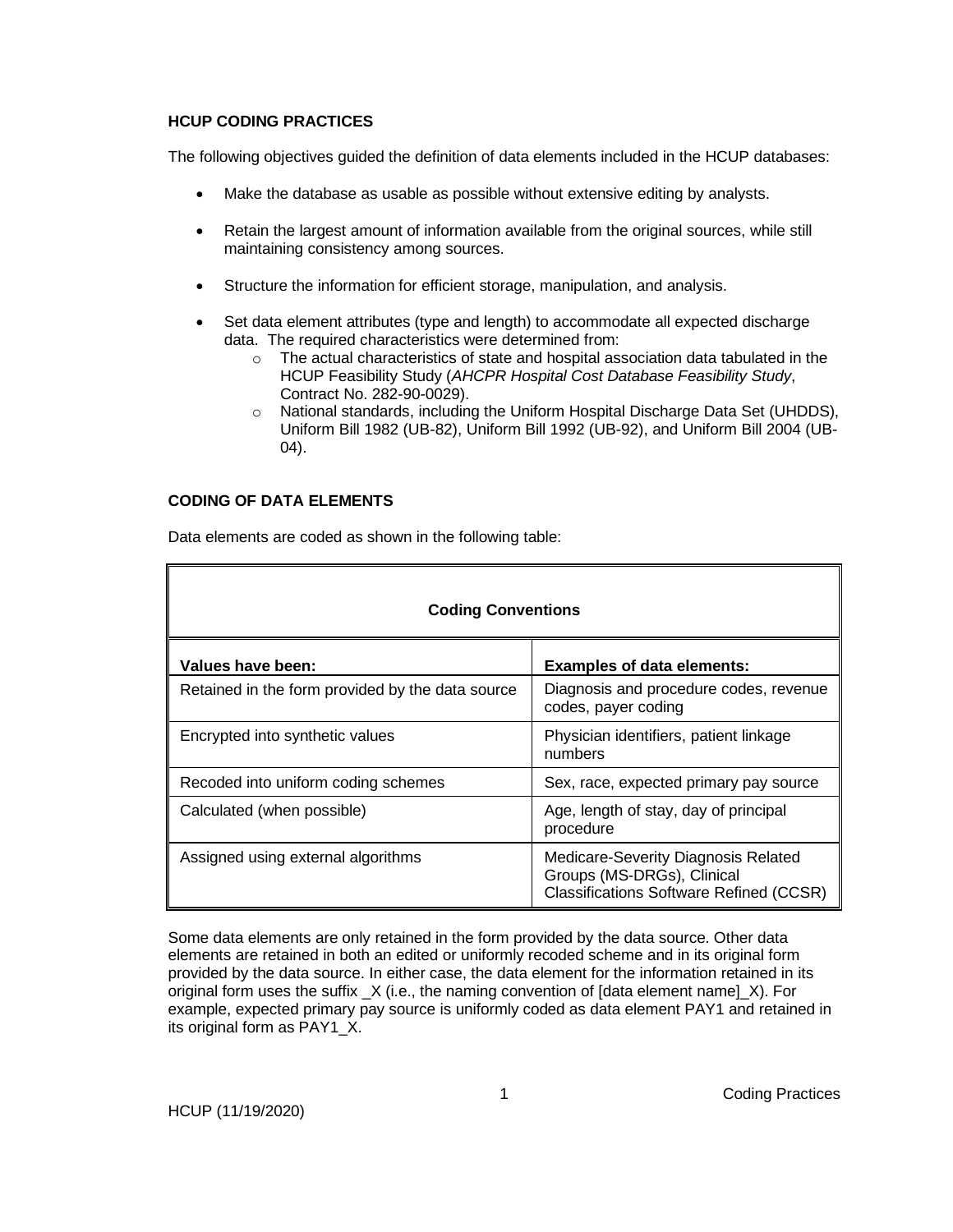Data elements that are encrypted into synthetic values have the naming convention of [data element name]\_R for re-identified. For example, medical record number is coded as data element MRN\_R.

## **ATTRIBUTES OF DATA ELEMENTS**

Data elements are defined as numeric or character.

- Numeric format is used for data elements that are reasonable to express numerically (e.g., age of patient); and for most categorical data elements (e.g., sex of patient).
	- $\circ$  Categorical data elements are expressed in numeric format because that format:
		- facilitates logical comparisons of indicator data elements and
		- permits flexibility in the creation of summary statistics.
- Character format is used for data elements that contain alphanumeric characters not amenable to recoding. Some data elements are expressed in character format because:
	- $\circ$  the alphanumeric data have a recognized significance that must be preserved (e.g., ICD-10-CM/PCS diagnosis and procedure codes); and
	- $\circ$  there is no reasonable conversion to numeric coding (e.g., encrypted physician identifiers).
- To save storage space, data element lengths are limited to what is necessary to accommodate the expected data.

#### **MISSING VALUES**

Special missing values have been used in HCUP data elements to indicate details of data availability and quality. Missing values differ depending on whether you have obtained HCUP data in SAS or ASCII formats.

#### • **Missing Data**

When:

- the source has defined an explicit value as unknown or unavailable
- the source uses a default missing value to indicate missing data
- exploratory statistics show an undocumented value with a frequency suggestive of a missing value, and it is a commonly used missing value (e.g., blank, zero, or 9-filled), or when contacted, the source confirms that the value is unknown or unavailable

The following missing values are assigned:

#### SAS

- a value of "." for numeric data elements
- " " (blank) for character data elements

#### ASCII

- a negative 9-filled value (-9, -99, -999, etc.) for numeric data elements
- " " (blank) for character data elements
- **Invalid Data**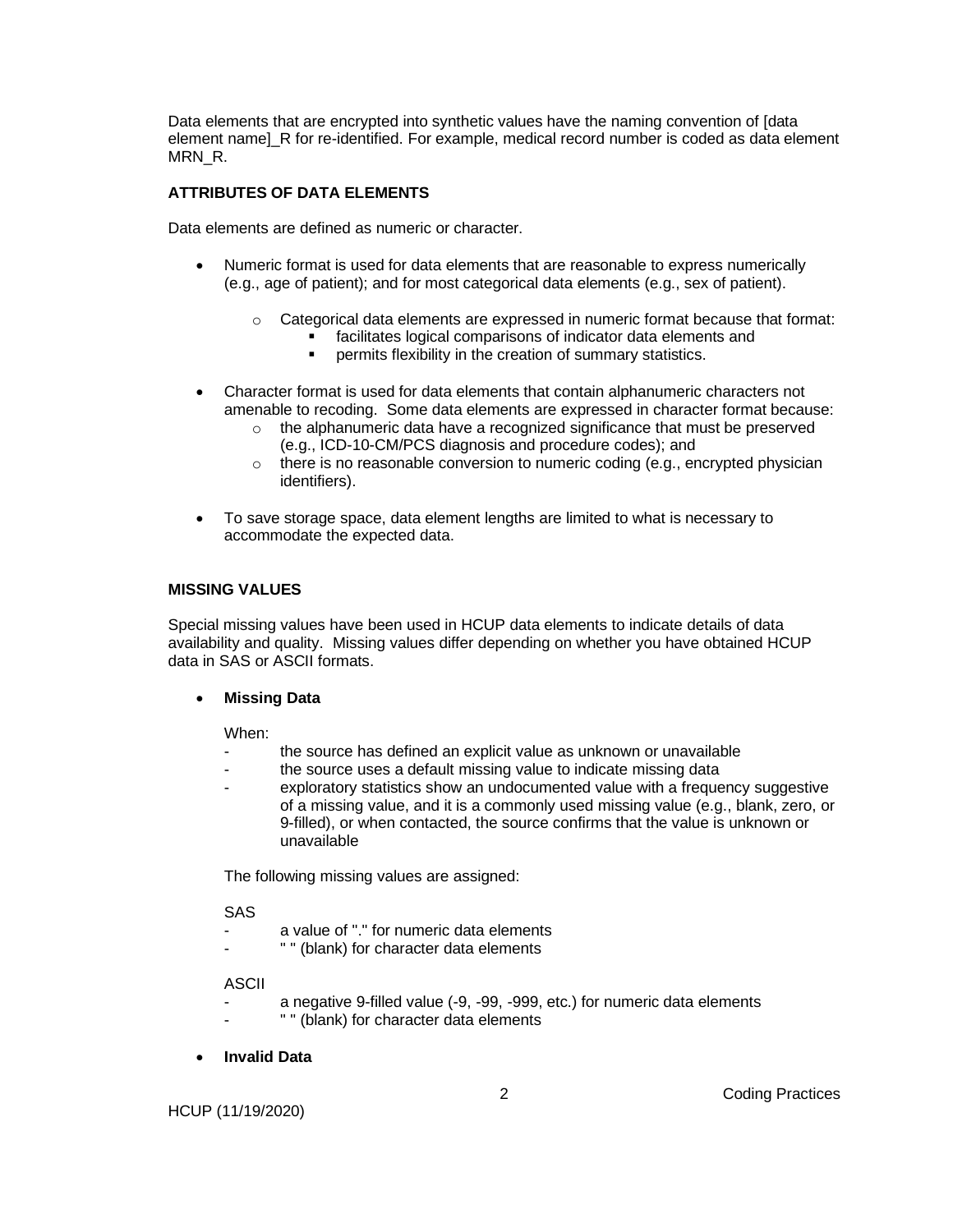When the source data contain undocumented, out-of-range, or invalid values, e.g., an invalid date, an alpha character in a numeric field, or a value not documented in the Partner-provided source documentation, the following missing values are assigned:

SAS

- a value of ".A" for numeric data elements
- "A" for character data elements

ASCII

- a negative 8-filled value (-8, -88, etc.) for numeric data elements
- "A" for character data elements

#### • **Data Unavailable from Source**

In the 1988-1997 HCUP databases, when the data source did not provide a data element, the following missing values were assigned:

SAS

".B" for numeric data elements

ASCII

a negative 7-filled value (-7, -77, etc.) for numeric data elements

To conserve space, data elements that were unavailable from the source, i.e., coded as .B for all records in a year, were excluded from the HCUP databases starting in 1998 and some previous years of the publicly released State databases.

#### • **Inconsistent Data**

Related data elements within the same record were checked for logical consistency, e.g., a procedure of hysterectomy reported with a sex of male is inconsistent. When such inconsistencies were identified, the following missing values were assigned:

SAS

- ".C" for numeric data elements

ASCII

a negative 6-filled (-6, -66, etc.) value for numeric data elements

See the HCUP Quality Control Procedures section for details on data editing.

#### • **Not Applicable Data**

Prior to 2001, when the information is not applicable, e.g., the indication of a HMO or PPO plan for "No Charge" patients, the following missing values are assigned:

SAS

a value of " .N" for numeric data elements

ASCII

a negative 5-filled value (-5, -55, etc.) for numeric data elements